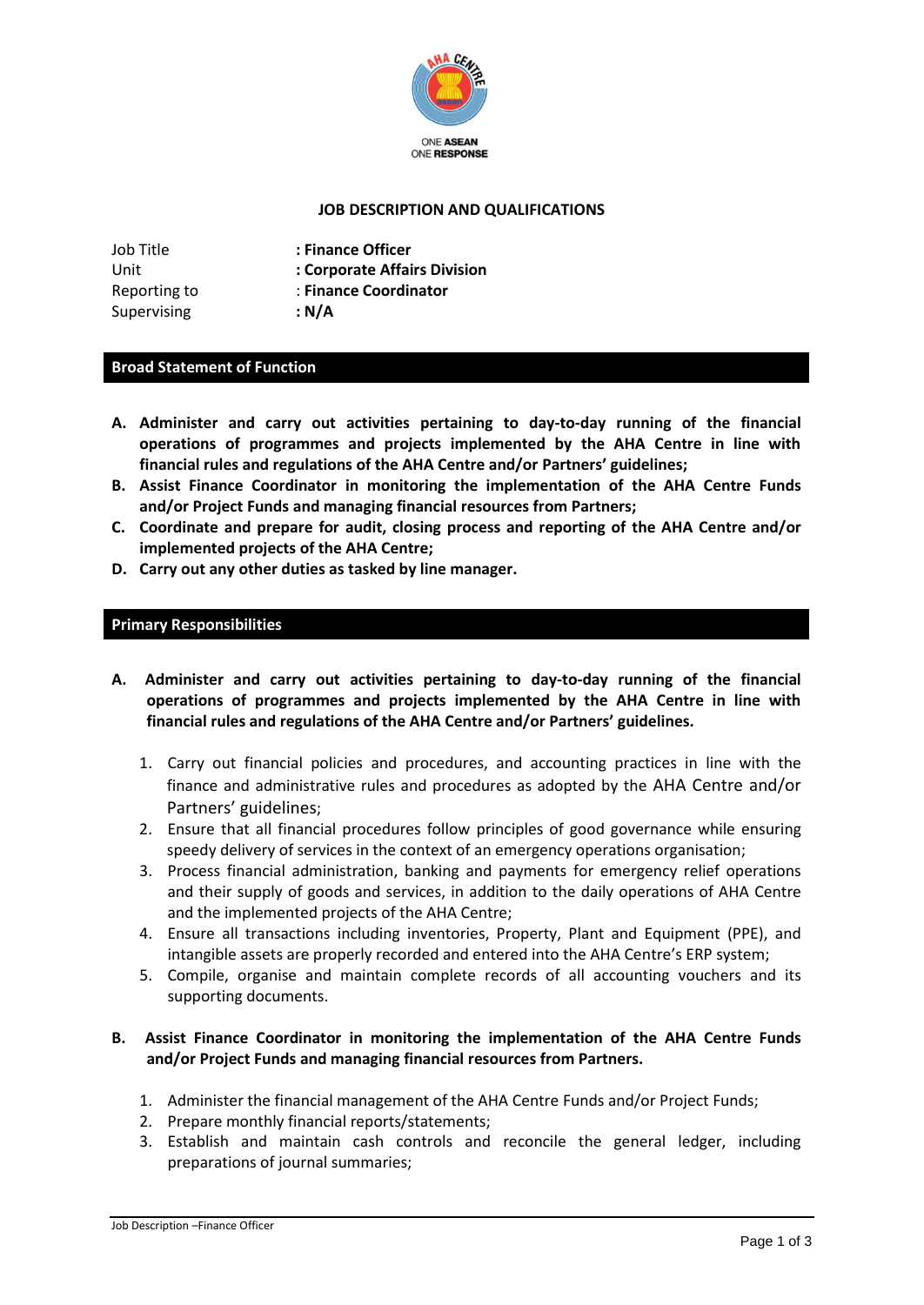

- 4. Monitor cash and banks, inventories, PPE, intangible assets, advances, prepayments, account payables, account receivables;
- 5. Prepare monthly bank reconciliation report;
- 6. Monitor budget utilisation allocated to the specific programmes/activities and ensure its adherence to the approved proposal, budget, work plan and all applicable procedures/SOPs/guidelines;
- 7. Communicate and coordinate with the AHA Centre staff to adhere to all applicable procedures/SOPs/guidelines and budget spending are done correctly;
- 8. Administer salary payment and related entitlements for staff member, if required;
- 9. Prepare, review and file payroll summaries, journals, and reports, if required.
- **C. Coordinate and prepare for audit, closing process and reporting of the AHA Centre and/or implemented projects of the AHA Centre.**
	- 1. Involve in the selection of public certified accountant for annual audit of the AHA Centre including implemented projects of the AHA Centre;
	- 2. Prepare annual financial report and other required financial reports to ASEAN Secretariat, Dialogue Partners, and/or Partners;
	- 3. Prepare and present financial reports to the Dialogue Partners, Partners, Project Steering Committee, ASEAN Secretariat and/or the Governing Board, if required;
	- 4. Ensure all financial records, memos and financial reports of the AHA Centre and/or Projects are complete with correct information and supporting documents prior to submission;
	- 5. Provide support during audit process and preparations of audit report.

## **D. Carry out any other duties as tasked by line manager.**

## **Job Qualification**

#### *Education*

- Minimum Bachelor's Degree in one or more of the following disciplines: Finance and/or Accounting or relevant subject
- A recognised professional accounting or finance certification will be an advantage

#### *Experience*

- At least seven (7) years of experience with proven track record and exposure to disaster assessment and analysis and emergency response operations in a government, international organisation and/or private sector;
- Experience working in disaster management area and emergency response operations in an international organisation and/or private sector;
- Exposure to relevant activities dealing with various international organisations, related institutions and/or private sector.